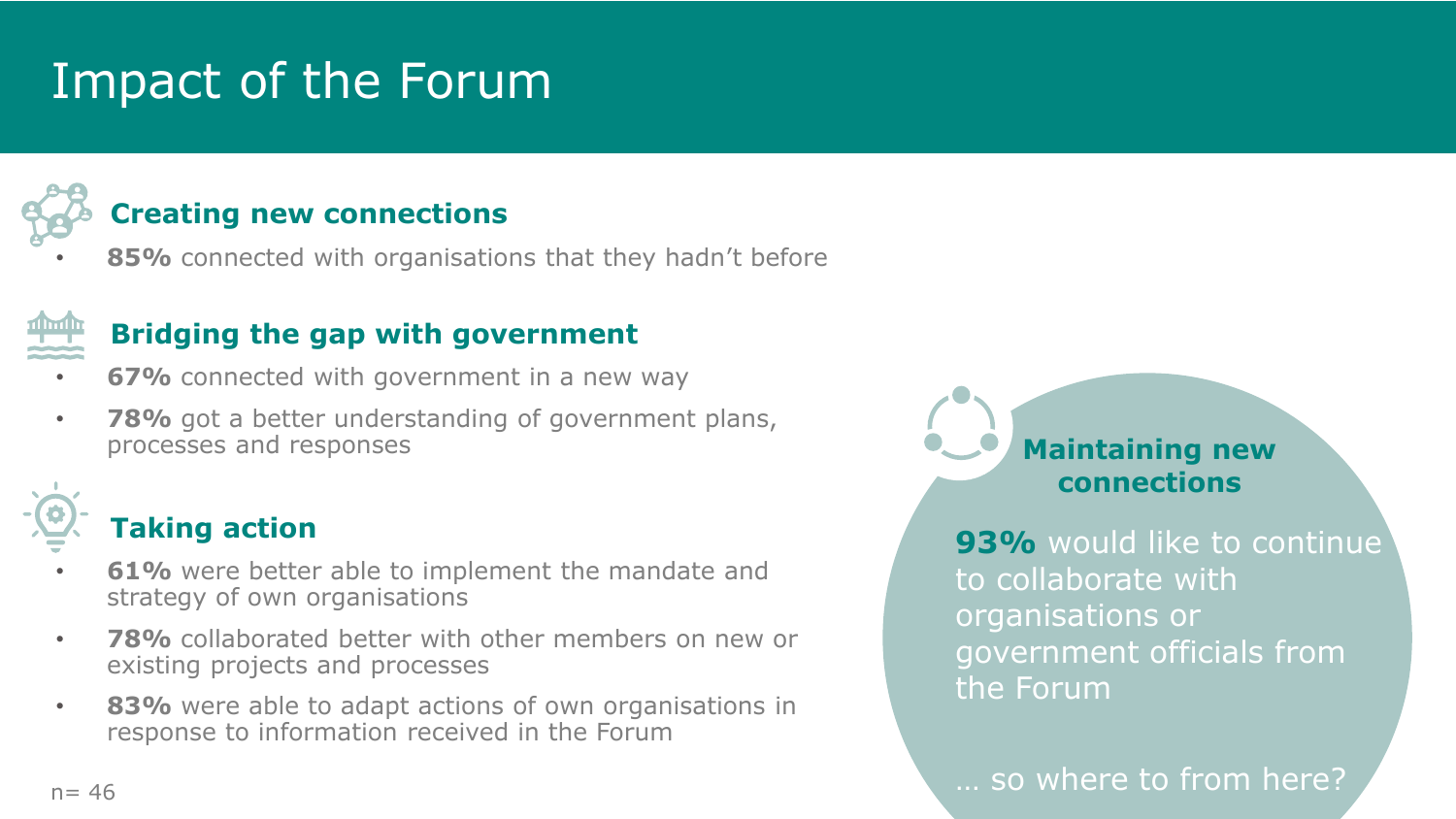# Input for Recovery: Themes

#### **From Food Relief to Food Security**

- **Government buy-in and support**
- Food access and availability
- **Food gardens**
- **Access to resources**
- **Employment, entrepreneurship, and job creation**
- Planning and mobilization

#### **"Building Back Better"**

- Entrepreneurship
- SMMEs and small local suppliers
- Economic development for all
- Working with informality
- Empowerment and ownership
- Livelihoods
- Trust
- Reduced corruption
- Collaboration
- Accurate data
- **Education**
- Environmental sustainability
- Social programmes
- Safety and security
- Health and wellness

#### **Supporting & Enabling Community-Led Recovery**

- **Supporting CSOs and community structures**
- **Access to resources**
- Creating new markets
- Holistic community development
- Connecting funders and fostering social enterprise
- Creating relationships and networking
- Creating enabling environment
- Resuscitating economic activities
- Driving information flow
- Training and education
- Research and advocacy

**Bold** = most responses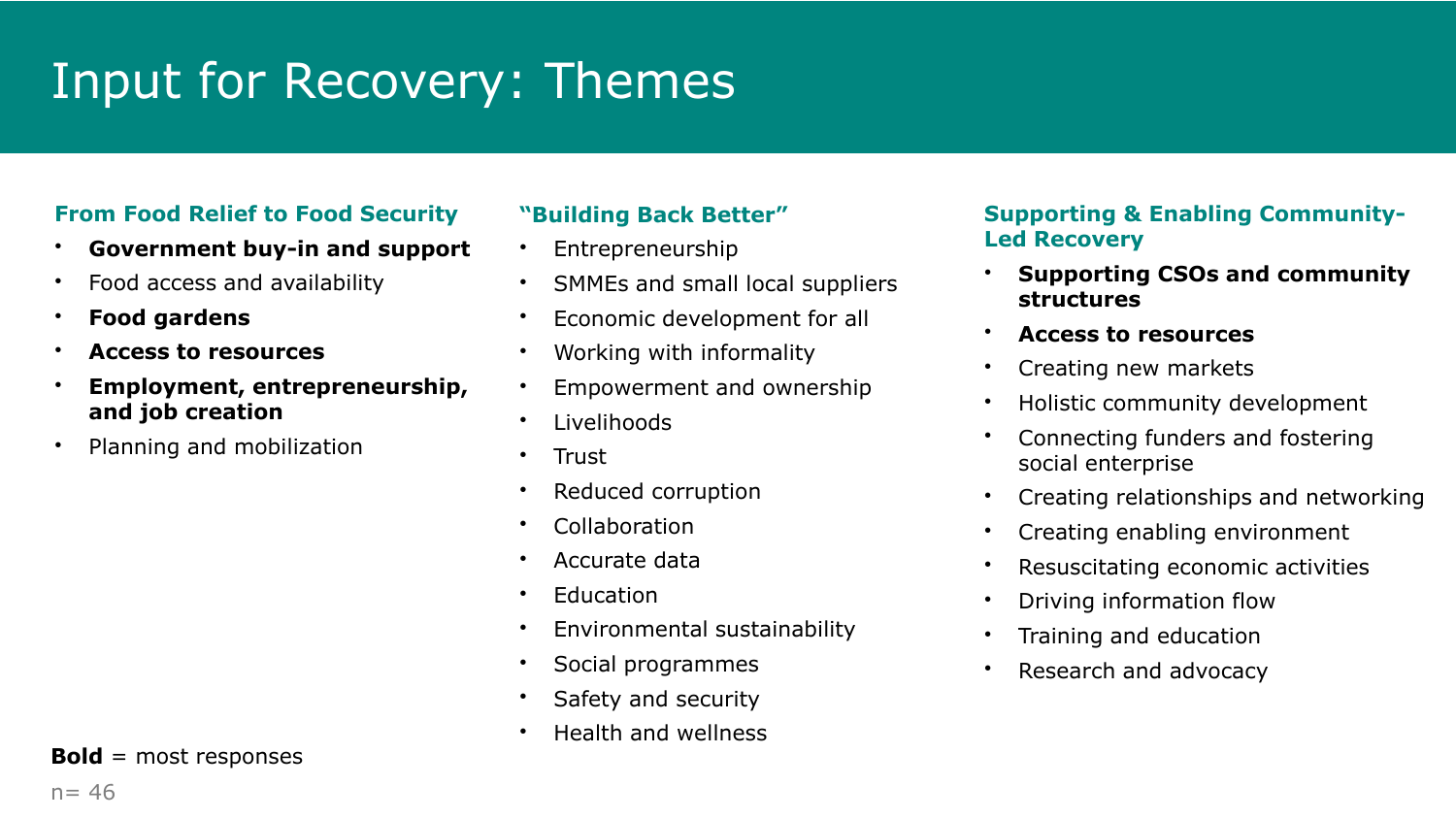# Input for Recovery: Quotes

"Support the community organizations on the front lines that rely heavily on local volunteer support- many of our community distribution partners are having to limit their programmes as more people return to work or experience burnout"

"Genuinely engage and consider input from community grassroot formations like the Western Cape Urban Farming Action Network (WC -ÙFAN)"

"Work directly with community structures. Our communities has proven to be resourceful. Encourage local departments to engage directly with community structures to identify needs, strengths, and weakness. We have a response group in every community where they can be assisted, referred from."

"Look at food systems and see how government can assist in partnership with the NGO space. Access to food in urban spaces is directly related to access to funds. With the formal economy going into deep recession, supporting the informal economy seems to be a major role that government and NGOs can provide."

"Support SMME's/entrepreneurs from low resourced communities who have businesses or services that are relevant to food system."

"If CoCT and WC are serious about making urban farming relevant they need to provide a wholistic package that will make it viable: capacity building support, market spaces and development, marketing support, even product development support, lower input costs (such as compost which could connect with the need to divert food waste from landfills) etc..."

"Trust and all-round accountable practices are imperative for 'building back better'. The social disparity in our country and city is an historic legacy that remains central to the challenge of 'building back better'. Alignment across provincial plans /local spatial development plans / everyday ward governance and imperatives 'appears' dysfunctional - and if so, needs urgent attention in preparation for the anticipated next global/local crisis"

> "Recognize the number of new organizations who have responded to and have proven measured impact during this crisis. Many opportunities are limited to those who have been established long term.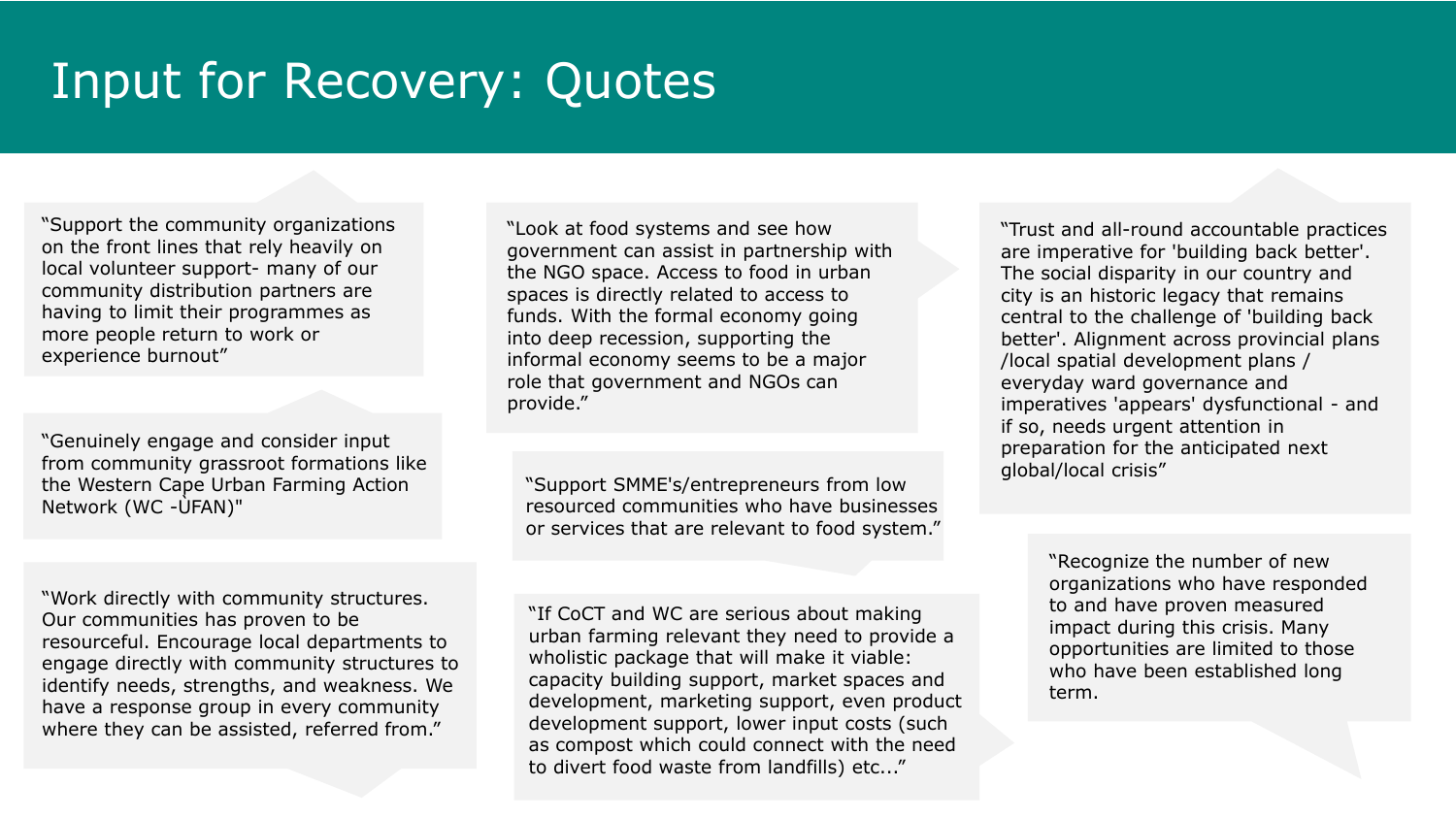### What recommendations or actions would you propose for shifting from food relief to food security? (1/5)

#### Government Buy-In and Support

- Buy in of street committees, stipend structure, micro site kitchens, food gardens, recycling, line chef training. Helping communities to take responsibility for their own food security.
- When awarded funds from local or provincial government to be trusted to deal with food distribution without all the red tape and conditions set out by government, this take sup time and it is exhausting.
- Cash transfers would be preferable than distributing food through parcels and from soup kitchens
- It is imperative for communities to implement food security activities but some of these may need to actioned outside of the impacted communities. So many live in areas where there is either no space or suitable land - access to water etc. And government support will be required to provide access to farmable land
- support people on the ground and give them skills to run and work on ways of food security.
- Educating municipalities on how to move out of "silo" mode into collaborative mode both within municipalities and outside stakeholders. Social development needs to work with LED, who works with town planning, etc.
- To build local based agricultural economy where people are not only growing food for sustenance and nutrition but also for building a resilient growing market. Communities must be able to sell organic food, chickens, piggery to each other. Local fresh markets must be promoted as well as local food growers supplying to major food stores and local spaza shops. This is a program that government and business must support.
- Looking at food systems and seeing how government can assist in partnership with the NGO space. Access to food in urban spaces is directly related to access to funds. With the formal economy going into deep recession, supporting the informal economy seems to be a major role that government and NGOs can provide
- A sustainable plan to be implemented such as a standing supporting from Government or a way to alleviate hunger in a way that is continuous. We propose that the Basic Income Support is also a way this can help.
- Community led / government funded / full transparency and accountability
- I would love to see an economic recovery that starts with the recovery of our food system... Food security and nutrition is the strategic foundation of a nations prosperity. Without food, children cannot learn and adults cannot think, work and often grow violent. Food security is a right and not a privilege, its enshrined in our constitution, yet this has been horribly unrealized. I would love to see a economic recovery that realizes that food is essential for life. Why can't the government fund high risk, high reward research, surrounding food-water-waste-energy nexus? Why don't we experiment these creative and sustainable technologies in schools across the province? This could inspire the youth, develop contextual, circular and sustainable technologies and improve resource efficiency (food-water-energy-waste) in schools and beyond. Government funded and community led. I think the crowd (public) should decide on what solutions get funded so that its participatory decision making.
- Land and food goes hand in hand in the long term- call on the City to re-imagine the use of our public land to benefit all Capetonians! ... For \*one\* thing if affordable housing had integrated food gardens run on biodiversity and soil regenerative principles (which has a beneficial knock on effect downstream for birds, bees, estuary-life and ocean health.) Where poor and unemployed have opportunity for ongoing skills education/training and employment or entrepreneurial avenues into a green economy and not dependent on handouts and limiting job markets.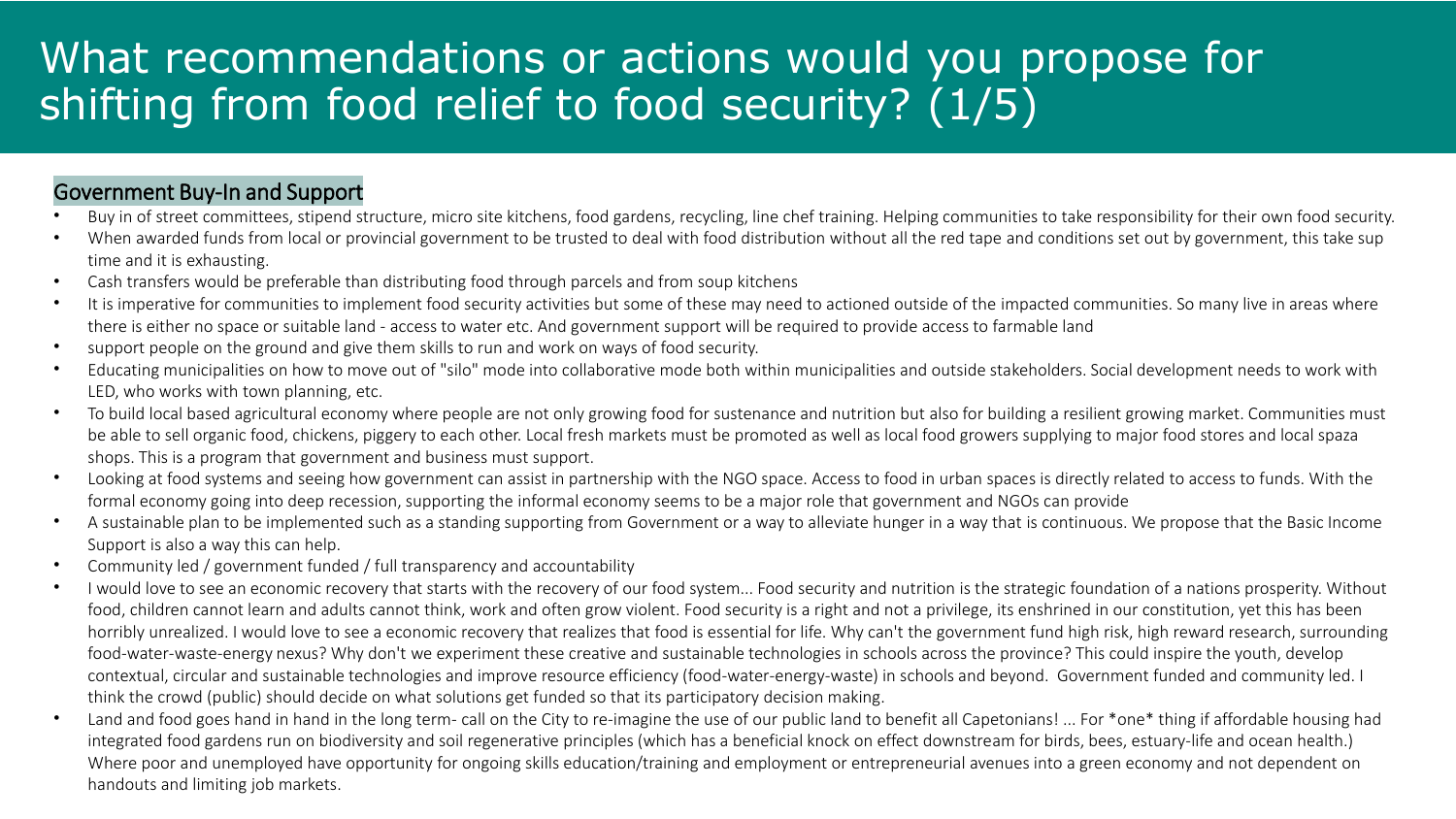### What recommendations or actions would you propose for shifting from food relief to food security? (2/5)

#### Government Buy-In and Support (continued).

- Look at food gardens attached to housing blocks and communal spaces = supplement food costs with healthy fresh produce and perhaps create an income stream from surplus produce.
- Affordable urban housing where the lease requires waste recycling & on-site composting. Residents can feel the immediate benefit of a collective drive for frugality. Garden layout includes compact greywater systems (whether reedbeds and charcoal EM sumps to filter and clean urban water for use for fruit trees combined with beneficial indigenous pest control & protective windbreak plants... instead of waste water being dumped onto golf greens which is in fact just problematic low-grade sewerage dumping ...Which builds up into toxic levels downstream when it reaches our ocean ... traditional and problematic dumping via municipal rainwater & sewer systems into waterways leading to further detrimental waterway & ocean pollution... Lets rather alleviate the problem causing excessive sewerage instead of trying to put a band-aid plaster on it's resulting symptoms !?!?
- Small + impactful and ongoing projects integrated within affordable (& even social) housing blocks to benefit ecology + economy of ethical land stewardship within degraded and soul degrading urban settings we currently endure.
- Use existing buildings standing empty and regenerate and renew instead of allowing dilapidation and rotten corruption for profiteering by a few based on the suffering of the many. This would apply to food growing spaces attached to schools, places of worship, community centres verges and curbs (with investment from those residents to care for curbside gardens)
- Think green economy based on ethics and fair play considering the knock on ecological effects of greed for the sake of hoarding and lording it over the less fortunate.
- Personally would like support for home gardeners; support via infrastructure (raised bed construction & water storage for e.g.) and garden tools from municipality ... A set period of time for support received would be fair ... perhaps with a stipend for paying labour for start up implementation phase. [Rather preferring to call these helpers 'trainee food gardeners in co-learning'] e.g. a year period to get project up and running and earning income to support itself. Then paying it forward by supplying a soup kitchen. If production vs overhead costs does not allow full time free supply to local soup kitchen some other form of civic contribution back into the neighbourhood.
- Sadly security is priority in certain areas; whether protecting private home growing or neighbourhood communal area from vandals; protection from those who don't want to learn how to harvest for sustainability (those few destructive people with bad attitudes or who feel entitled to take their share without contributing or supporting food growing project or those who simply come destroy out of frustration with their personal situation. This is the reality within our areas.
- Training and labour stipends = Would like to see a synergy between CAN's, ZLTO, municipality and commerce to enable fair payment for labour exchange + produce to free markets. Expecting small scale growers to follow the cold chain to supermarkets is unfair and the financial layout required for commercial growing is a debt trap at best. This is why I feel that cost effective soil regenerative food growing practices is extremely important.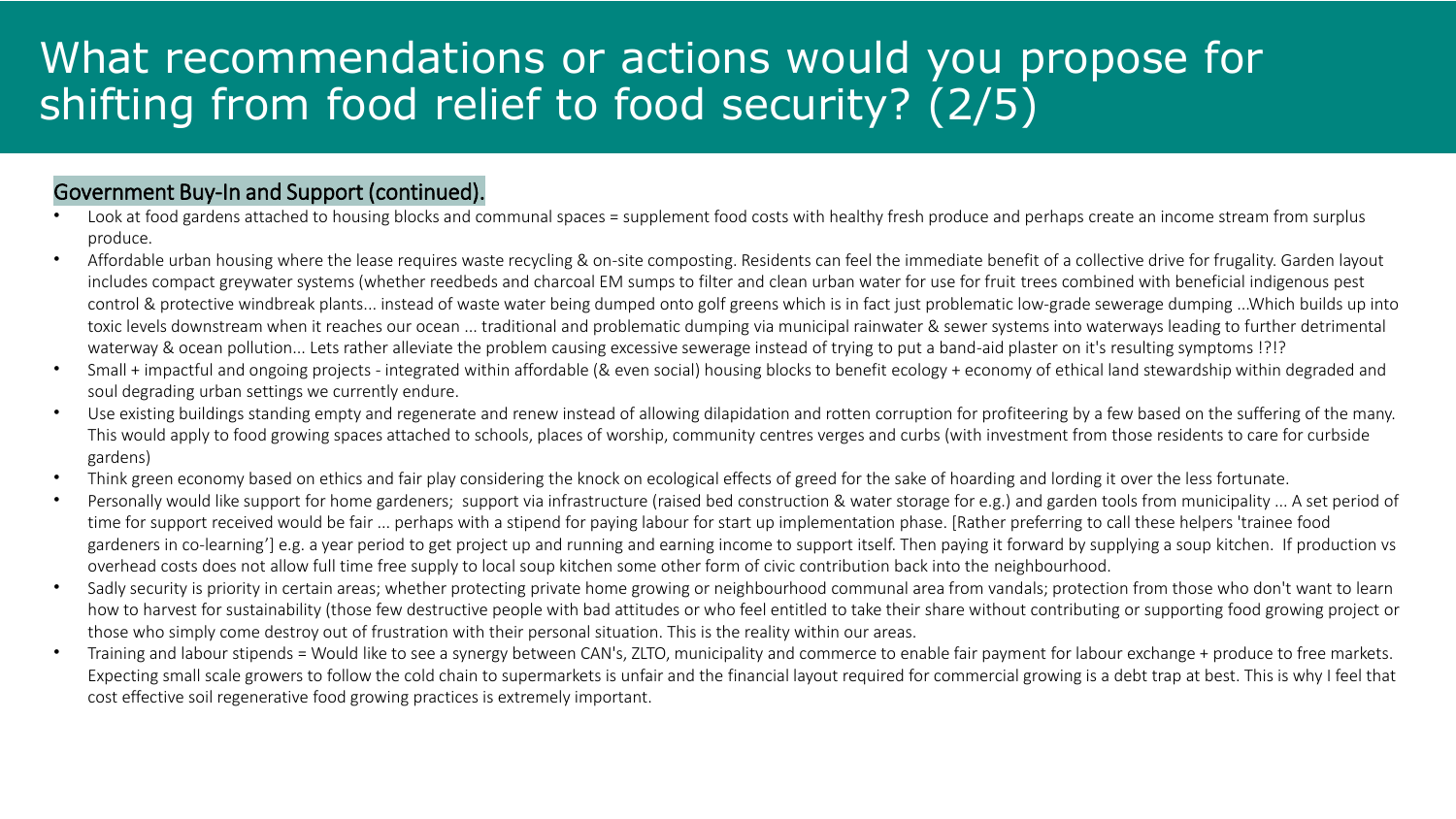### What recommendations or actions would you propose for shifting from food relief to food security? (3/5)

#### Government Buy-In and Support (continued).

- 1. RESPECT CANS as a model of mobilising citizens across all divides towards more resilient communities use the CTT network and street committees as conduits for information and resources; 2. REMOVE barriers to utilising available land for decent housing and for growing food - include green spaces for wellbeing in all new housing developments 3. RE-ALLOCATE resources to support pro-poor initiatives such as the setting up and development of community food gardens in support of producing a variety of nutritious foods training, water tanks, grey water technology, seeds, etc. 4. RE-PURPOSE communal facilities such a recycling depots to provide resources to such community and individual household gardens - compost, soil, plant containers 5. START rolling out basic gardening courses from public facilities such as schools, clinics, libraries, community centres - Lets grow vegetables and fruit at these facilities instead of lawns whilst sharing information and skills for self and community sufficiency 6. INCREASE access to free WI-FI ....and data prices MUST fall to connect as many people as possible to information and opportunities. 7. OVERHAUL procurement policies to encourage and support local producers especially cooperatives - in fact, actively invest in co-operatives and other community-based service providers when creating jobs 8. FREE UP your most talented and creative officials to support community initiatives with their skills, time and knowledge in exchange for free courses from the university of life which will hopefully make them better civil servants and human beings. 9. REDUCE the cost of basic services and foodstuffs - the latter by supporting the call for food pantries or food banks 10. INVEST in alternative energy technology for everyone....specifically solar and biofuels. 11. TRANSPORT - affordable and accessible. safe, available, etc., etc.
- Create an easy process to lease land and create a combined COVID emergency task team with all role-players included particularly community networks and smallholders
- 1. Procedure to access land. Single application process for any Government land within COCT spatial plan (urban edge) a. and COCT does own internal liaison with Govt departments to find correct people to talk to. b. List of land already identified… c. One week turnaround time.

2. Free access to curbs and street islands and verges. 3. Process to access public parks and gardens 4. Budget to pay for community teachers identified by community. 5. Budget to pay for community sourced materials . Not imported from China. 6. City provide Infrastructure like water tanks and water refill service. And switch on watering system of curbs verges and islands in summer again. No more spraying roundup or other poisons. 7. Easy access to identified municipal and other govt materials rotting in land lots. 8. Change bylaws to allow all small animals integration in food gardens (includes roosters) 9. Allow Community invented solutions to be supported by govt and community produced worm farms and compost bins etc. etc. etc.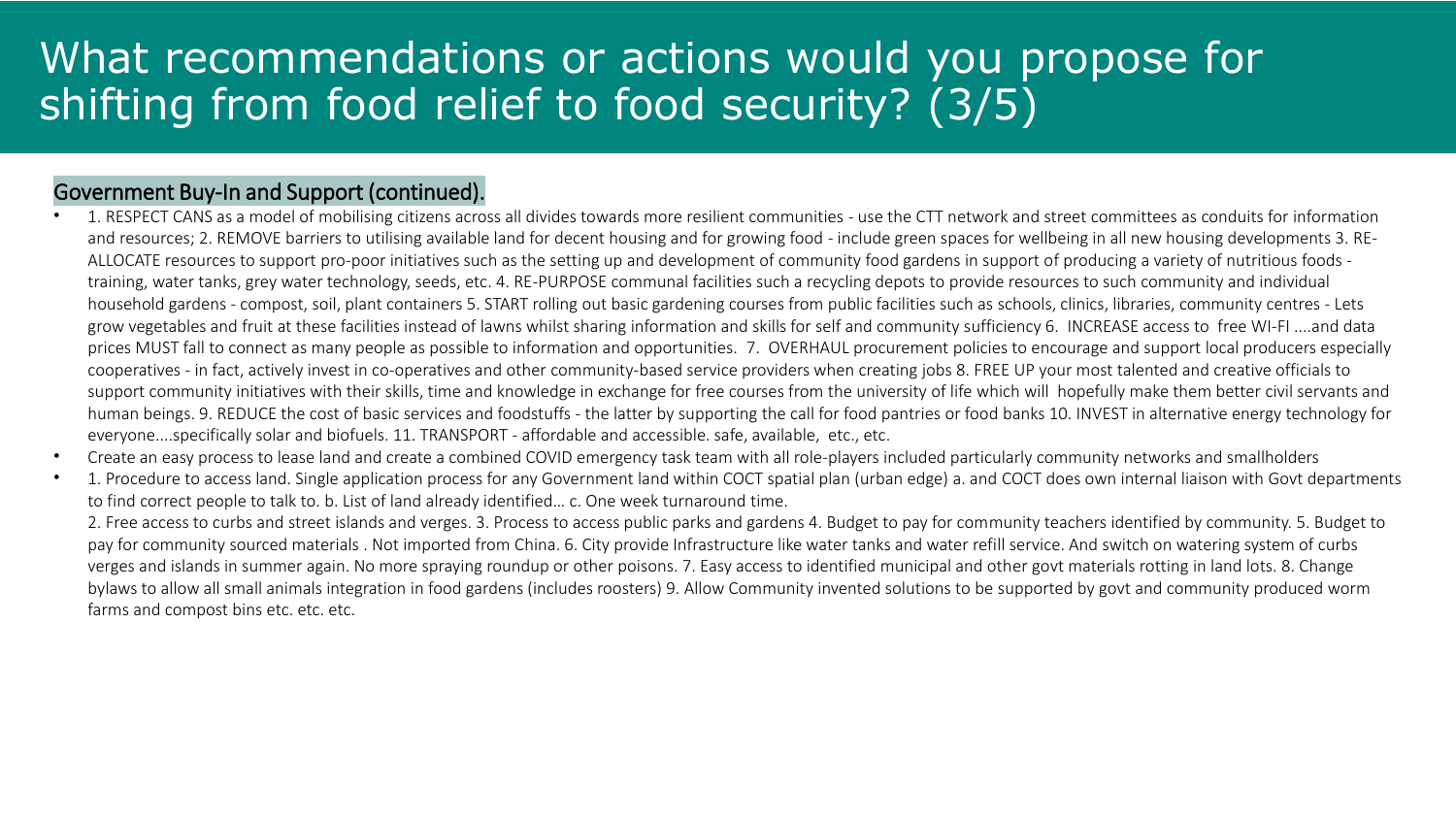## What recommendations or actions would you propose for shifting from food relief to food security? (4/5)

#### Food Access & Availability

- Focusing on supply chains in various communities what food is available in what quantities in different areas.
- I would recommend dealing with food sovereignty
- Get food from the government to the people on the ground and also reduce unemployment by teaching the poor how to make food. e.g. gardening they need need sustainable development
- Better flow of produce within communities. Mentorship and training to increase quantity and quality of harvest. Secure market access for produce.
- "During a conversation with an elderly woman in KwaZulu-Natal, she mentioned how indigenous plants have sustained her over the years – both as food, medicine and a source of income. Of the greatest concerns that she mentions is the sudden over-reliance of black Africans on western foods and medicine, which she believes reduces their quality of life."

#### Food Gardens

- Education about household food gardens would help people have access to their home-grown vegetables.
- Teaching organizations, communities and NGOs to start building their own vegetable gardens
- Encouraging communities and organisations to start with food gardens.
- Encourage and support local entrepreneurs, seed savers, and alternative exchange systems. Form COVID recovery task team across Govt org, CANs, large and smalls to address rapid community garden application deployment with special Covid clauses allowing actions over next 6 months to prove the worth of application. Provide Budget for rapid deployment of startup aid (fencing, compost, seedlings, implements) and water.
- Expedite availability of under-utilized public open spaces for community gardens via "adopt public space' agreements or equivalent.
- Food Gardens in schools, provide stipend for people working in such gardens
- Food gardens in all public spaces. Assisting organisations with space and water supply to continue growing food longterm. A stipend to be paid to people working in these food gardens
- Investing in training, capacity building of CBO's/Schools etc. in food gardens.
- Food Relief is very much the approach during a crisis & whilst the ideal would be Food Security, many Veggie Garden projects has been "wasted" in that the beneficiary organizations does not always look after it & the garden just dies & money is "wasted."

#### Access to Resources

- Support for those community organizations on the front lines that rely heavily on local volunteer support- many of our community distribution partners are having to limit their programmes as more people return to work or experience burnout.
- It's Spring now... DO. Stop talking. Water is for people and to grow food first. Turn on the irrigation systems on Parks and verges and curbs etc. Restore the water cycle. Remove the politicians and their laws from giving the resources to profiteers (e.g. water bottling plants, developments on prime growing land/wetlands/aquifer recharge zones)
- Provide proper coverage for communications in ALL areas, not just DA wards
- Provide training for our communities to gear them towards sustainability.
- Simplify the process of qualifying plus give NGO's more money to build food gardens in their areas and open up public land for growing food in communities
- Advocating for subsidies for permaculture vs agriculture and also community/local level farming and food production a 'special economic' policy that is not one area specific or if it is a zone then to focus that in the most vulnerable locations
- Supporting SMME's/entrepreneurs from low resourced communities who have businesses or services that are relevant to food system.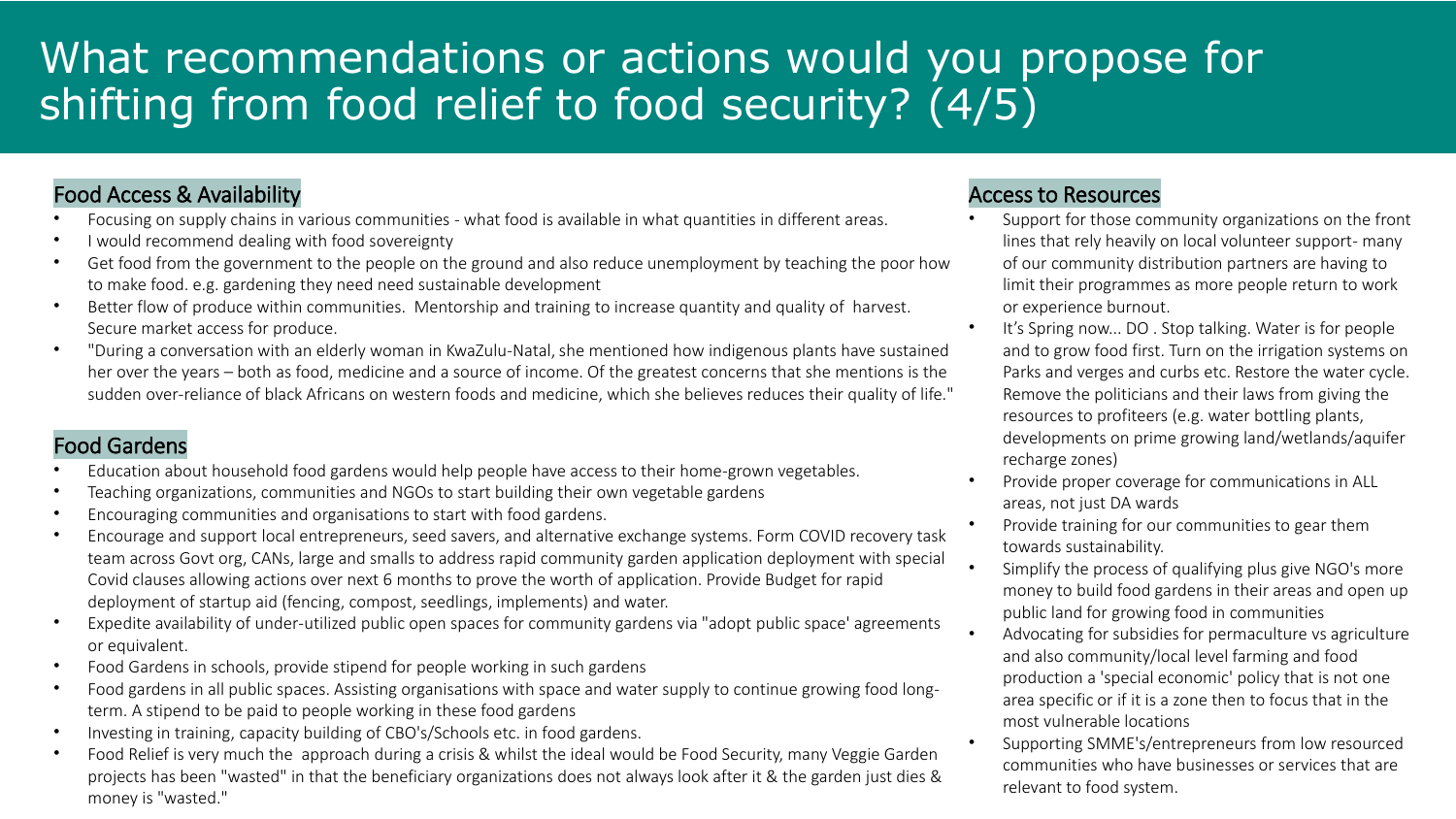## What recommendations or actions would you propose for shifting from food relief to food security? (5/5)

#### Employment, Entrepreneurship & Job Creation

- The community action groups could look at not just immediate relief but the creation of local jobs through SMME development including new and innovative ideas. How can wealthy households contribute to funds that employ people to to do after school care programmes, shopping for the elderly, cleaning up our rivers, etc.
- For food justice to take place we need to create jobs. For food security to take place we need community food gardens built around business
- Self- employment by growing/making to sell & generate income
- Food security will only happen when more people have an income and they also make food a priority. This will avoid food relief to a large extent.
- Create opportunity for employment for self sustainability
- Develop a new lifestyle away from hand-outs
- Business/social enterprise rather than charity is the only way forward
- We need to engage in training programmes in exchange for food. I believe people want to be employed and want to be skilled up, why not couple a training programme to run alongside the feeding programme to enable the food investment to be achieving a developmental goal too.
- Empowering micro enterprise and co-ops
- Provide training for our communities to gear them towards sustainability.
- Consider alternate economies that reward volunteering for community and no money barrier or government red tape. Use zlto and CES (complex tech enabled barter system)

#### Planning & Mobilization

- Establish a task team / workstream of this food security forum which is tasked with creating a strategic action plan focused on the best ways to motivate community food gardens/ ECD / school based food gardens , preferably with some incentives , and partnership with depts to access to seeds and water support - see list in answer to number ten
- A similar network for everyone involved in growing food gardens

#### Other:

The food crisis alerted us (Cape Town, and cities in general) of how important food is to our social economy and well-being. The catalytical value of food across all scales of society has also been underscored: health, education, jobs, social mobilisation, etc. A food valued and inclusive knowledge economy offers potential for achieving food and social security.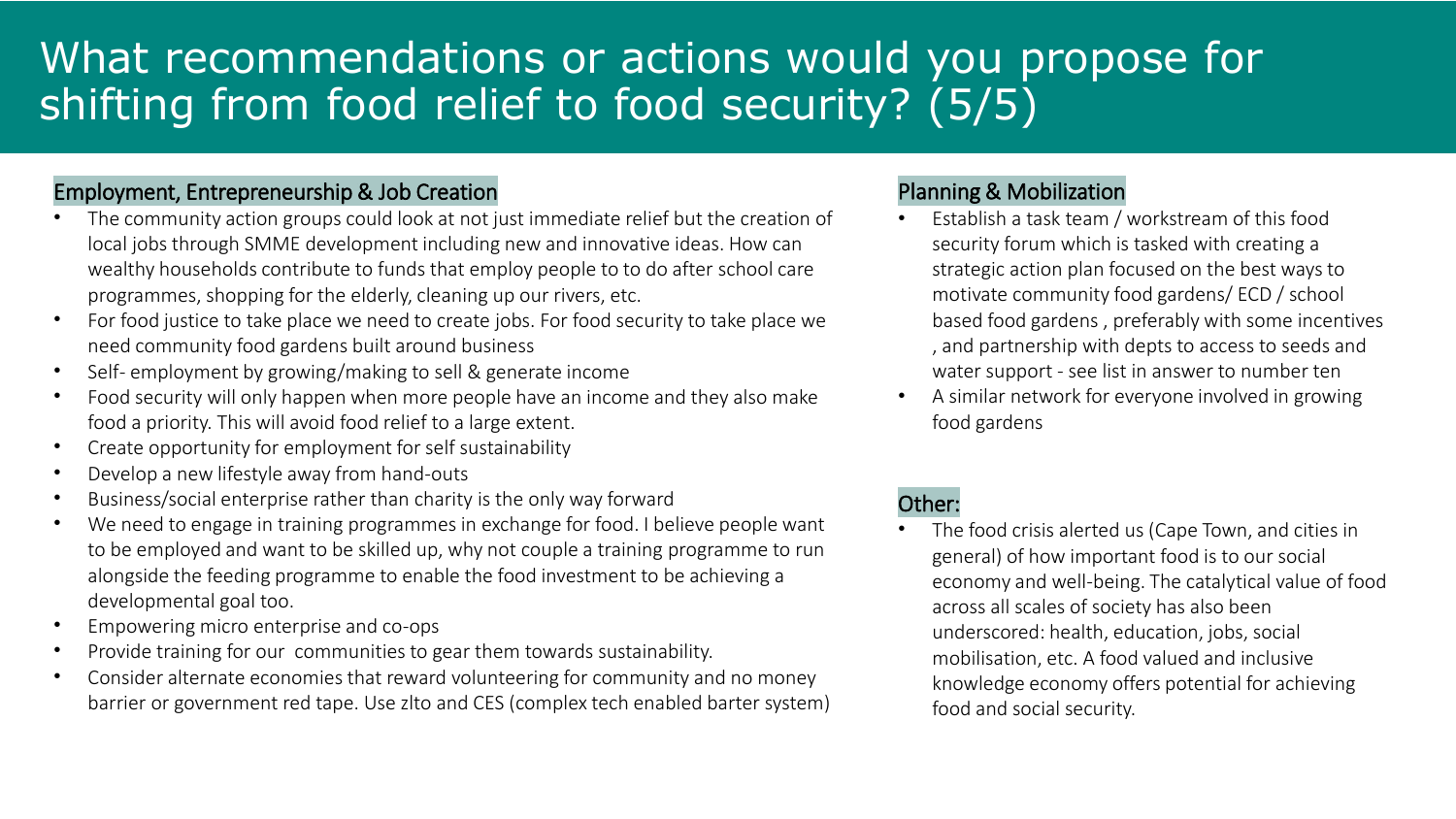## Are there specific ideas or actions you can recommend for "building back better"? (1/3)

#### SMMEs & small local suppliers

- Ensuring that smaller suppliers into communities are supported that it isn't only the big retailers that are providing enough quantity of food.
- Better engagement with food producers. Look at the micro producers and bring them into the LED and food production. Link small rural producers directly with markets

#### Entrepreneurship

• Creating lots of new social enterprise businesses either as start-ups or in conjunction with bigger business. There is a distinct lack of business in the forum.

#### **Trust**

- Trust and all-round accountable practices are imperatives for 'building back better'. The social disparity in our country and city is an historic legacy that remains central to the challenge of 'building back better'. Alignment across provincial plans / local spatial development plans / everyday ward governance and imperatives, 'appears' dysfunctional (???) - and if so, needs urgent attention in preparation for the anticipated next global/local 'crisis' ???
- Transparent engagement with communities with regard to resources, available distribution of resources.

#### Reduced corruption

• Education of the people and reducing corruption and other loopholes in the process.

#### Working with informality

- More collaboration with informal structure, as we get to service the community
- Consider placing a moratorium on certain regulations e.g. Informal trading, allow for more de-regulated trading. Build stronger links between local supply chains. Invest in 'sustainable livelihood' supporting households to grow their own food (even if on a small scale). Encourage 'barter markets' where produce can be exchanged and shared.

#### Collaboration

- Local food security clubs, job clubs as well as building a strong collaboration between big NGO's and small community organizations
- Paring organisation and giving goals to achieve this
- More "civil societies" collaborations particularly with corporates & their clients. Often businesses are looking for an organization to support & would value guidance re a good fit of an organization that isn't double-dipping, i.e. getting support from other corps too.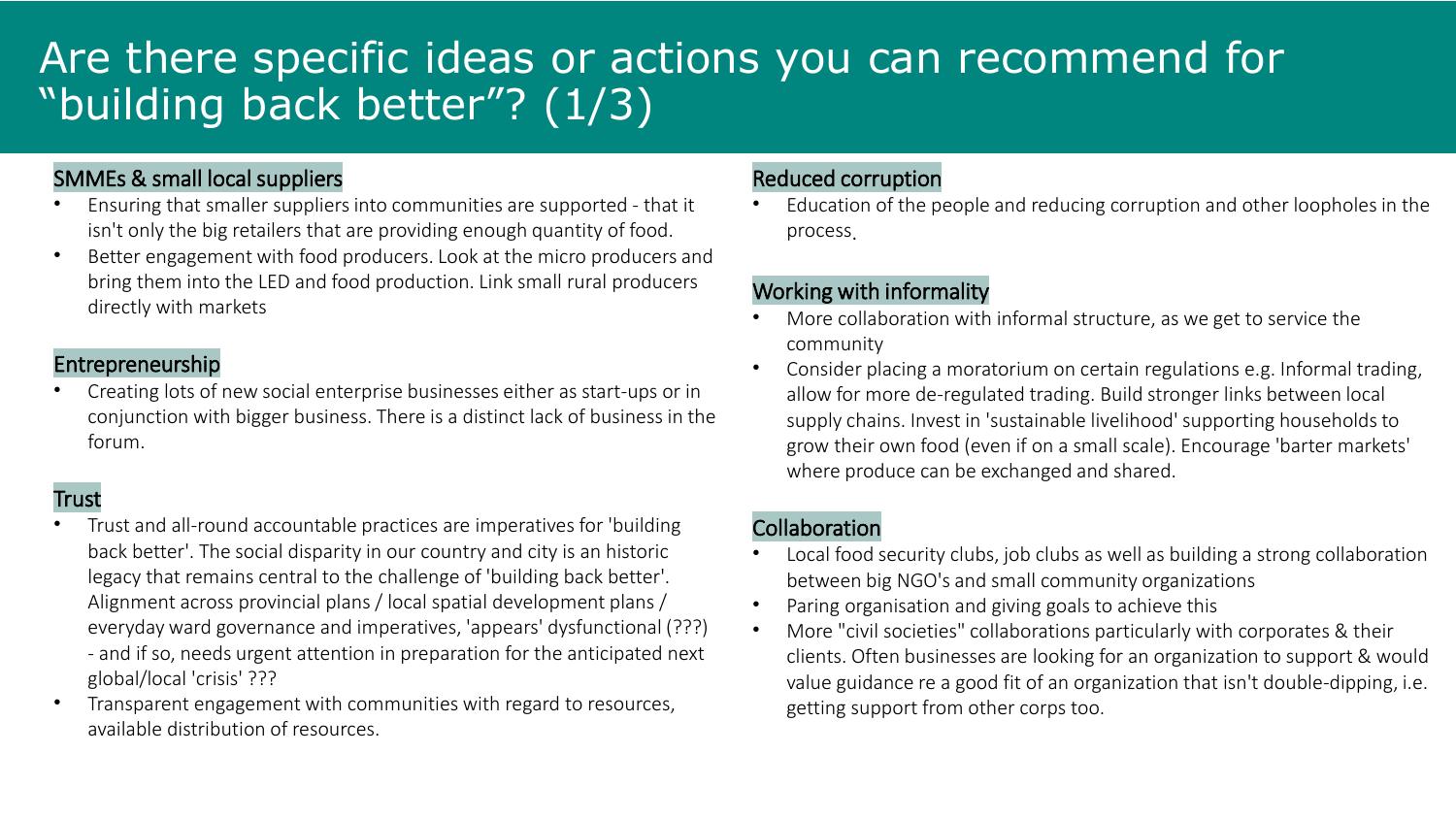### Are there specific ideas or actions you can recommend for "building back better"? (2/3)

#### Livelihoods

- We are undergoing a research and co-design process to bridge our initiative from a response to Covid to support livelihoods and get food into communities, to a sustainable model with scope for long-term impact.
- Employment, education and skill enhancement
- Transparent engagement with communities with regard to resources, available distribution of resources. Connecting through the food relief initiatives unemployed individuals to EPWP , creating internships for our youth to go into agriculture, entrepreneurship grant aid, training to vulnerable groups. Community food gardening assistance

#### Economic development for all

- Activities that stimulate township economic development is imperative working with NGOs already active in the most impacted areas
- Ongoing discussion, connection and access to resources whether information or physical goods/food is, in my opinion, essential

#### Empowerment and ownership

• Beneficiaries to get involve with these type of projects and to take ownership

#### Accurate Data

- We need more accurate information about the cost of food security in this province. Ngo's need to be more transparent and willing to share information. Government engage with grassroots organisations and look at mechanisms for engaging with these unstructured organisations. Food sovereignty is a very different conversation from food security.
- Subgroups for themes to continue for Chapter 2. Each theme should have a channel that can use the data created within this forum to advocate for policy change. I am keen to be a part of the Data Collection system group and I think a "hackathon" type eve could be interesting to get all stakeholders in a virtual space together to work on a centralised system/aggregation of multi-systems, etc.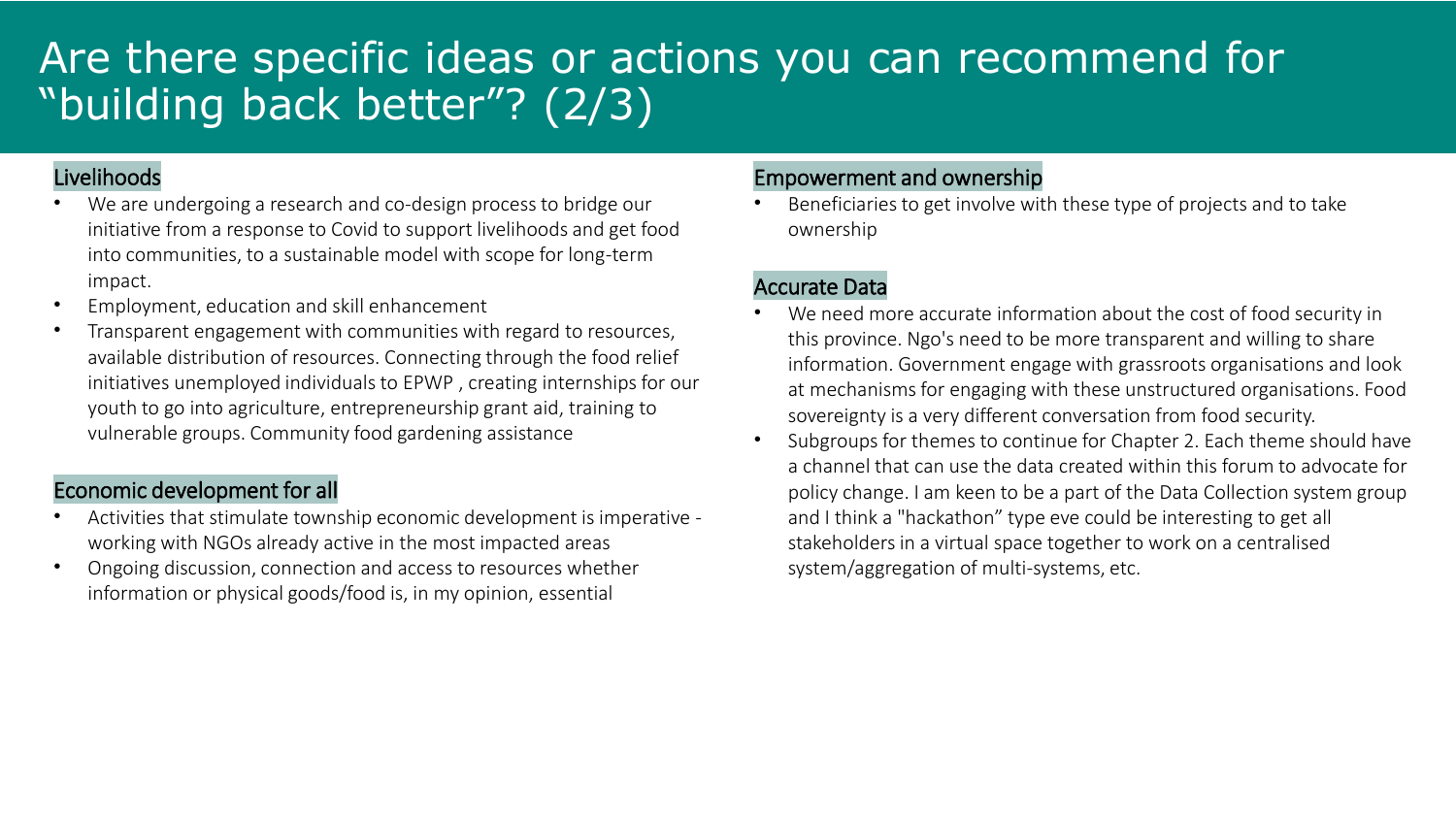### Are there specific ideas or actions you can recommend for "building back better"? (3/3)

#### Education

- Pressurize dept of education to reintroduce gardening / quality nutrition in ECD and foundation phase syllabus / curriculum
- Provide a better infrastructure in schools, facilitate permaculture design courses in townships, use unoccupied land for vegetable growers than for shacks.
- Get the kids involved it always brings their parents into the fold

#### Environmental sustainability

• Properly address the issues of the environment and search for better ways to package instead of single use plastics, Styrofoam, etc. Water tanks and education in water harvesting in communities. Investing in community solar power for all schools and ECDs.

#### Social programmes

• A new way of providing housing for the homeless that does not sperate couples or place unrealistic limitations. Better pay and working conditions for casual workers in the retail industry and farming industry.

#### Safety and security

- Address issues of safety and security to eliminate GBV
- How do we get rid of gangs?

#### Health and wellness

• A marketing campaign that focuses on health and wellness encouraging people to eat healthier and exercise.

#### Other:

- Fragility of state assessment, decentralization of actions, monitoring of progress from relief to security to enterprise. Involvement of business acumen.
- Plenty given to forum already. Including the build back better series information provided a month ago.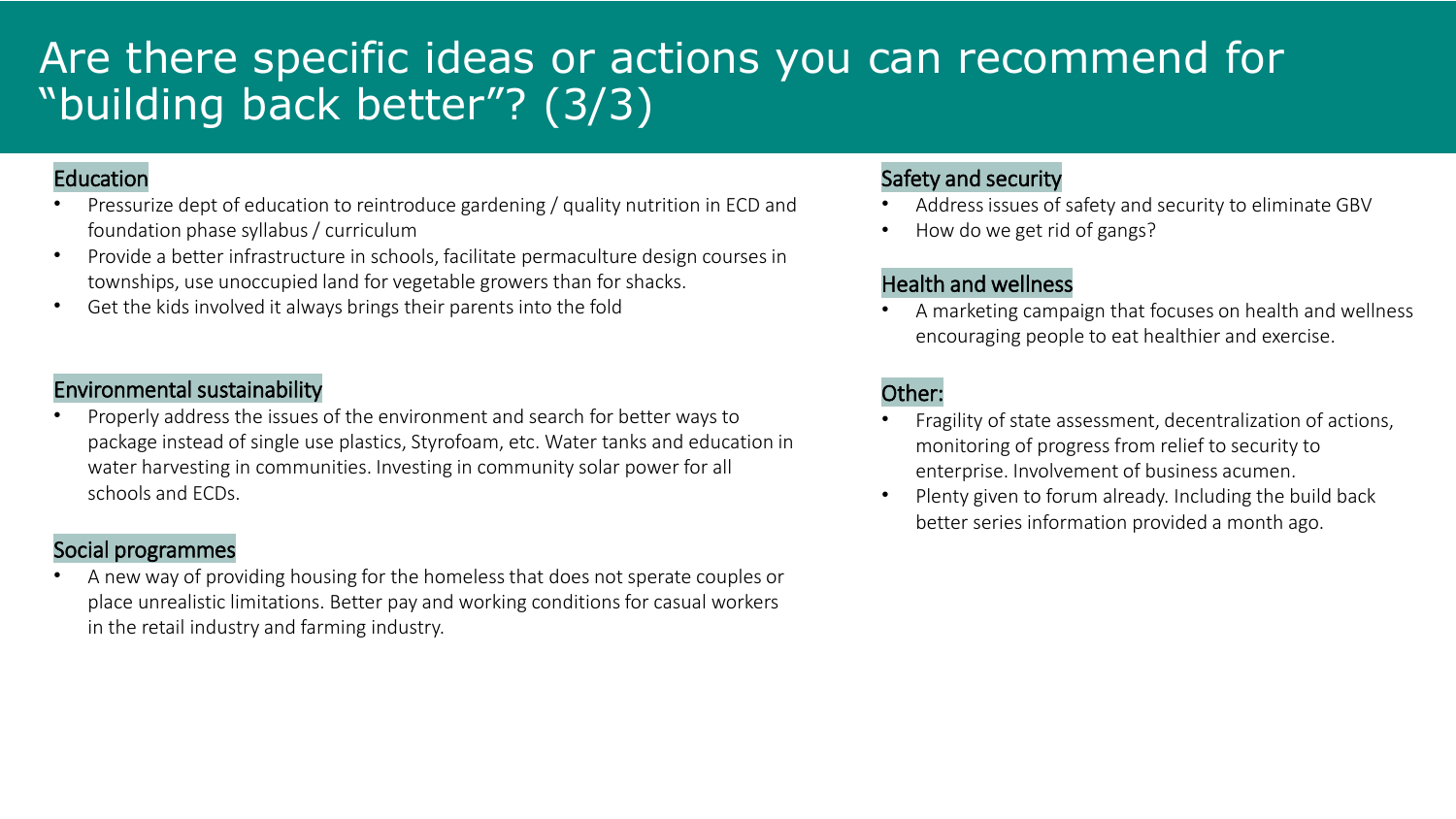### How could government - and/or the Forum - best support and enable community-led recovery? (1/5)

#### Supporting CSOs and community structures

- Involve organisations that know and work with communities not organisations that know nothing about the social matters of impoverished societies.
- Genuinely engage and consider input from community grassroot formations like the Western Cape Urban Farming Action Network (WC -ÙFAN).
- Recognize the number of new organizations who have responded to and have proven measured impact during this crisis. Many opportunities are limited to those who have been established long term.
- Financial support
- Keep having these forum encourage government to have less red tapes
- There is a need for government to recognize & appreciate non-formalised community structures and networks and find a way to work with those networks without trying to fit them into a government-familiar mold. Also, redirecting budgets to increase intake into the public employment programs might create a short-term relief in contributing to the vulnerable household incomes & take pressure off the feeding schemes. Become more aware of where the local energies lie ; (economic & social activities) and find ways to add value to those vs trying to fit them into pre-determined top down plans and ideas. Investigate opportunities for wider roll out of digital voucher programs such as vollar.
- Working directly with community structures. Our communities has proven to be resourceful. Encourage local departments to engage directly with comm. Structures to identify needs, strengthen weakness. We have a response group in every community where they can be assisted, referred from.
- Government is unable to make the changes needed for food security, but government is also not open to assisting organisations and individuals that are trying to provide long term food sustainability and security. Everything is always a mission and one is sent from pillar to post when trying to engage. The forum is great, trying to assist one another, but issues like water and financial support are what individuals and organizations need most.
- Reduce policy red tape
- Request government/city to engage with gardening groups at local level to listen to what local needs are, and then work with these groups to find ways to solve challenges of land, fencing, water, waste management (compost production).
- 1. harassment by public officials to please stop. It hampers growth literally and figuratively 2. If they are serious, they should make it part of their provincial APP targets where they make land available for communal food growers /food kitchens. App targets nationally and provincially have to be monitored by auditors. Its part of outcome planning. 2. Get permission to grow not from councilors as they change over time. Whereas if a lease agreement is signed by a department/local government it does not change when councilors change. 3. Public open spaces could be used. Every single community has public open spaces. 4. The Western Cape dept of agriculture could get involved to assist. To provide continued support and utensils.
- protect peri urban farming areas like Philipp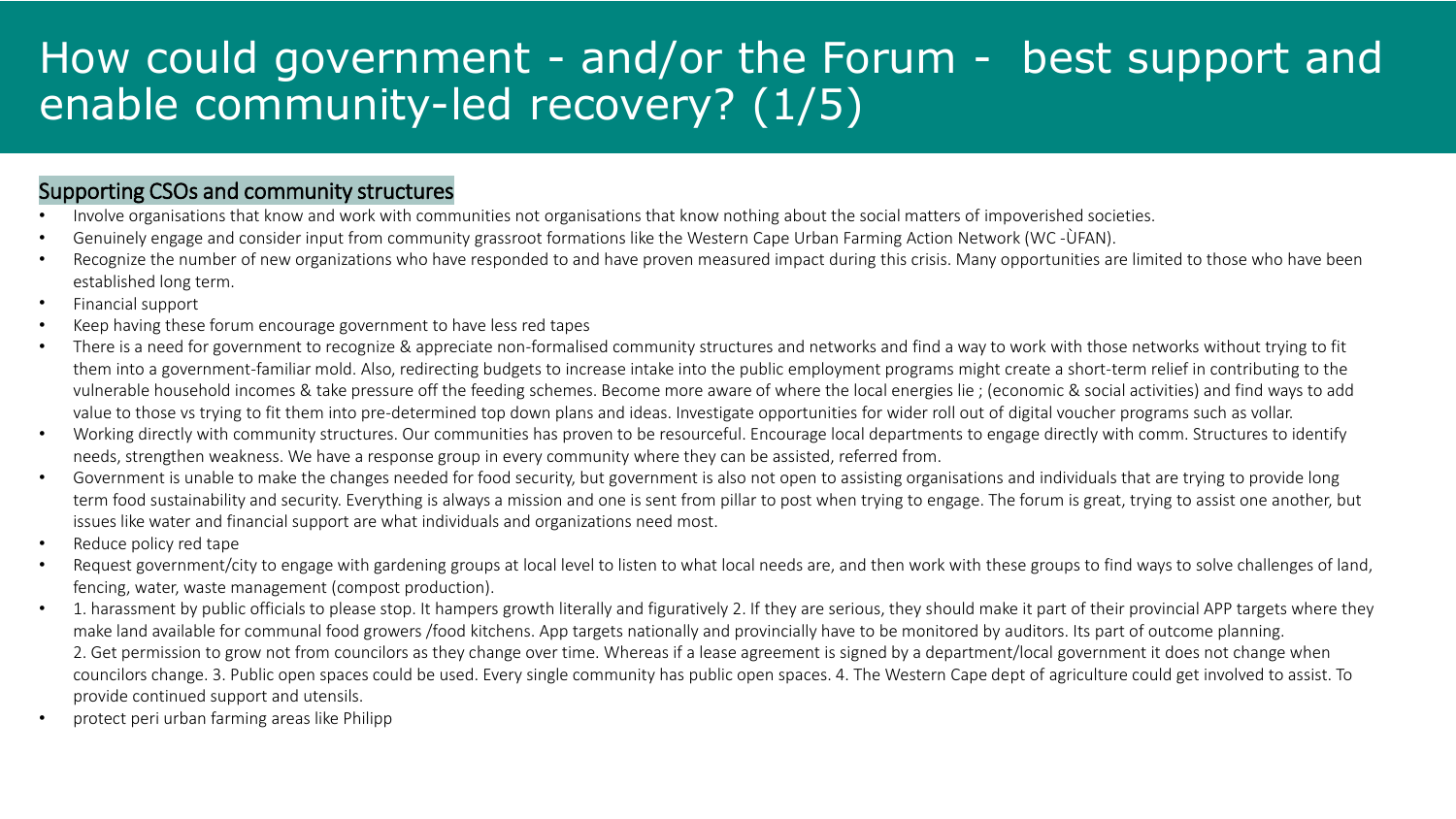### How could government - and/or the Forum - best support and enable community-led recovery? (2/5)

#### Access to resources

- Invest efforts and resources in community-led initiatives as a priority, starting with the most vulnerable/least resourced. Ensure that we have a majority of such communities represented at all levels in these discussions.
- Force ward councilors to use their budgets for upliftment and education of food security rather than on less important things
- Start-up funding, coaching/mentoring, facilitating and incentivising access to markets.
- Diminishing livestock grazing due to land invasion is a problem in townships
- Most food growers, particularly elderly people in the townships do follow good bookkeeping (even me, I struggle with this). Therefore the requirements to access funding/support 1. should be considerate of this fact. This applies to food gardeners, small scale producers and informal economies generally. 2. The scope of the funding/support should include employee/volunteer salaries (this can be done in any way as long the money gets to the employee) 3. Support funding must not have an expiry date, once the support is approved the directors and/beneficiaries be free to use the funding in a manner that best suits their business/organizations needs. I'm saying this because there were a lot of unnecessary restrictions in the COVID-19 funding
- Asking for money could be problematic, but making resources available, like seeds, soil, compost, fencing of some sort. Safety equipment. Teach first aid in case accidents occur, teach workshop growing methods to improve yield.
- If CoCT and WC are serious about making urban farming relevant they need to provide a wholistic package that will make it viable: capacity building support, market spaces and development, marketing support, even product development support, lower input costs (such as compost which could connect with the need to divert food waste from landfills)...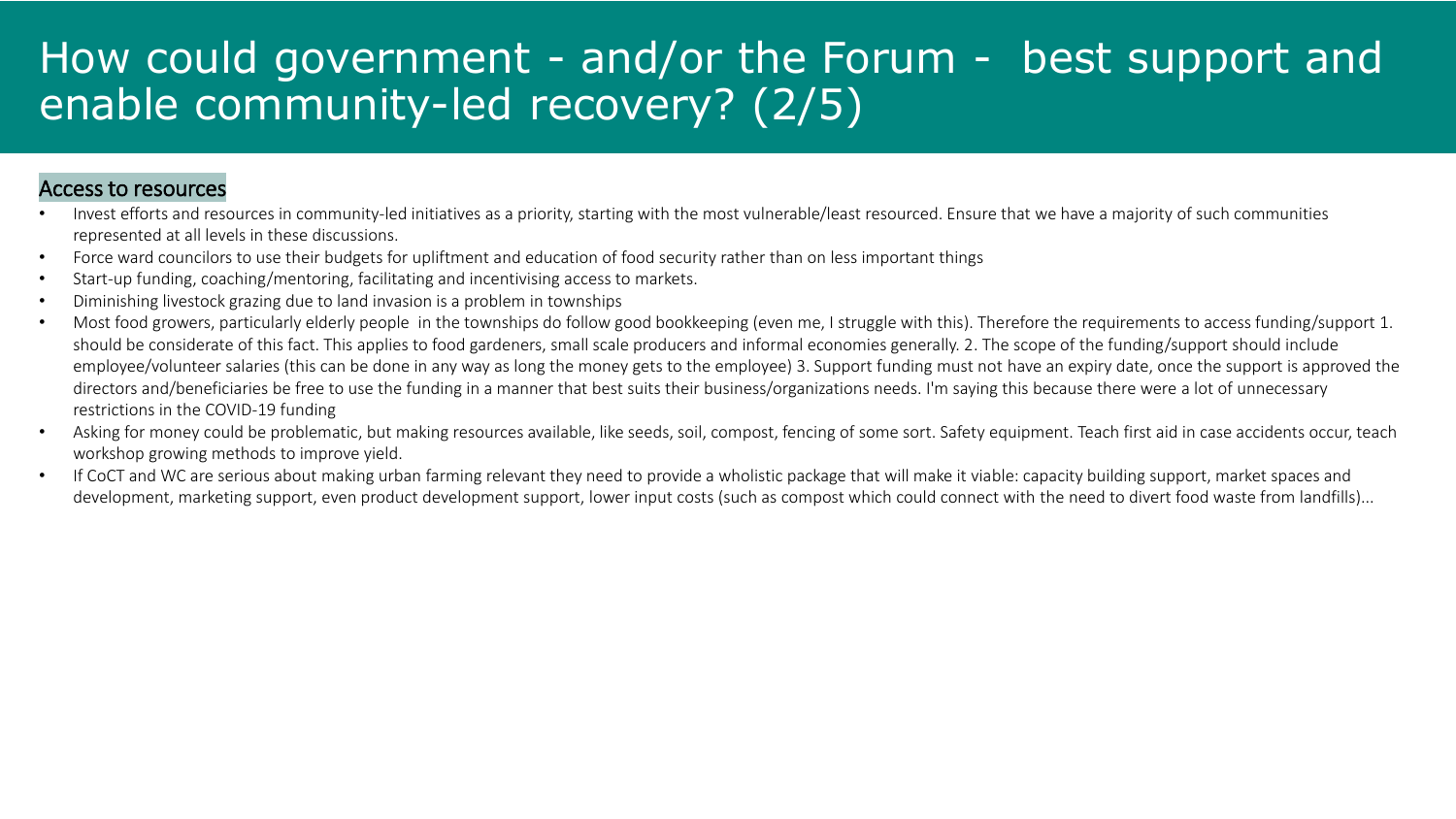### How could government - and/or the Forum - best support and enable community-led recovery? (3/5)

#### Creating new markets

• Be 'dot connectors' between suppliers and retailers - and bridge the gap between food producers in our province and the sellers of food. Not everything has to go via Epping

#### Holistic community development

- The model of asset-based community development is suitable, except that government must not want to control the implementation and outcome. The focus should be holistic and not just a focus on specific outcomes because human being need a multitude of services to ensure food security and an improvement in their situations. It is important to start with cash in households that is not stringently means tested
- Policy shift to rehabilitation of communities and development of communities. I.E. Resourcing, mentoring and training/development activities
- Start up packages for communities
- Would certainly recommend discussions with Cities Support Programme's township economy development project - a programme of national treasury

#### Connecting funders & fostering social enterprise

- Connect with funders who are genuinely interested in helping to fund real food gardens based on good business
- Continuing to connect the relevant parties to help social enterprise happenremoving red tape, introducing funders to the forum, connecting business to new initiatives.

#### Relationships and networking

- Communication, relationships and networking
- Ongoing discussions such as this. Attendees inviting other businesses that could contribute via the products in their own businesses.

#### Creating enabling environment

- Mapping stakeholders and engaging them, finding the constraints and building solutions for these constraints. Creating and enabling environment instead of regulated environment
- Be agile in regulations and processes and efficient communication platforms in this regard

#### Resuscitate economic activities

- Identify a long-term economic opportunity, scour the NPO partner network & business network to see who's best place to train people for such opportunities, channel people through that so that economic activities can be resuscitated.
- Work with young people that are unemployed in townships.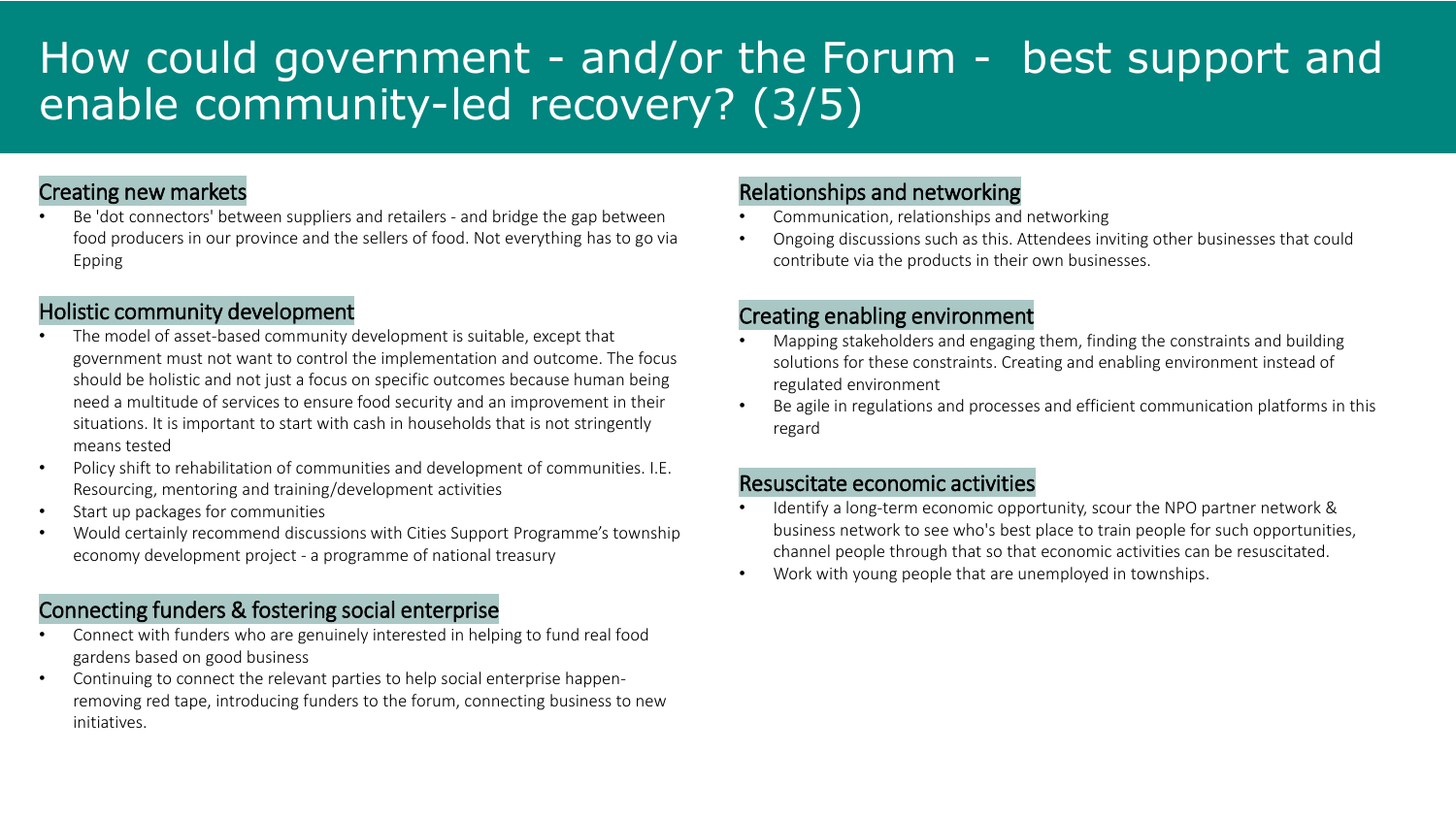## How could government - and/or the Forum - best support and enable community-led recovery? (4/5)

#### Driving information flow

- Assist to form rapid deployment COVID food growers task team and drive information flow like this forum did in past regarding food aid (April and May - then we stopped believing in govt). Continue to collect data and present findings and collect information from members to show govt how civic society is holding the line and govt is still failing to serve the people. We still do not see the will from govt. Govt is still not listening. Govt has turned this and the next 5 generations into debt slaves. Unless we start looking after our own needs, we will fall harder than Zim!!
- We need more accurate information about the cost of food security in this province
- Who / what are the accountable community / institutional structures for leading recovery? The 'status' of the forum, from 'emergency' to 'recovery', requires clarity. A duly recognised knowledge exchange forum / platform is invaluable for coordination, recovery, learning from the crisis, and future work.
- The meetings are a great platform to do this exposure to other organisations and space to learn what others are doing.

#### Sustainability

• Changing waste management systems to ensure separation of recyclables and "wet" waste could enable local production of compost. Incentive schemes can be put in place to promote recycling, and compost bins provided to households, as well as community composting centres. Massive education process will be required but it can be done. It has to be done because there will soon be no more space in landfills for the tons of unseparated waste that citizens produce and send to landfill.

#### Training and education

By working with communities and NGO's to train, educate and support projects that will generate food and income

#### Research and advocacy

- The forum in my view must strengthen its research and advocacy work. This will happen government funds and/or grants capacity and support to the forum for actionoriented research that will then be shared to government and local organizations for implementation
- Policy, research, events